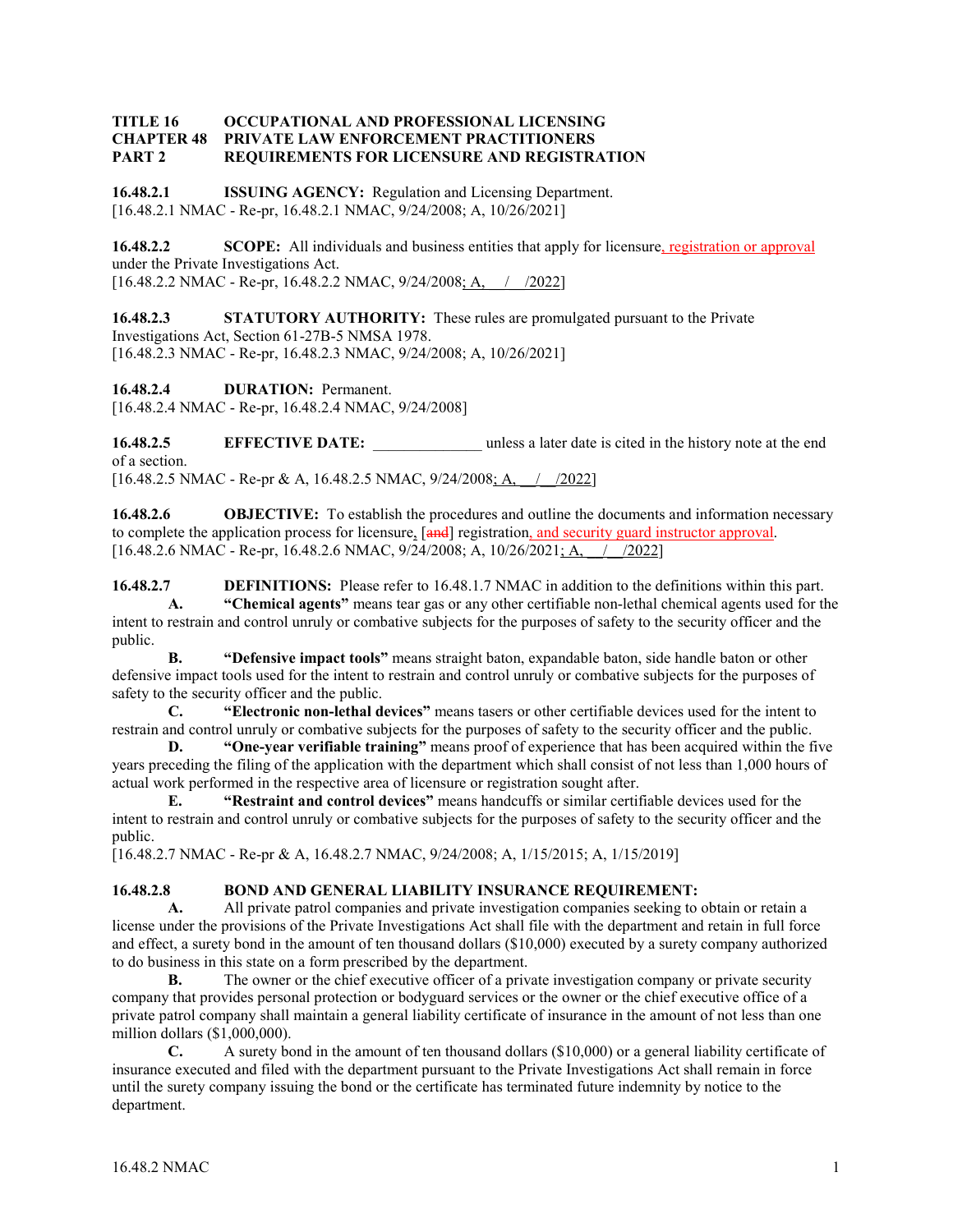**D.** Any failure to furnish and maintain such bond in such form shall be grounds for denial or revocation of any license of a private investigator, private patrol operator, or private investigation company.

**E.** In the event a bond is offered which varies from the department form the department shall determine whether bond is in substantial conformance with the Private Investigations Act and department rules.

**F.** The duration of each bond shall, unless sooner terminated in accordance with law, be for the term of the term of the license issued as set forth on the face thereof and 30 days thereafter.

**G.** Such bond shall also be filed and maintained for each period of renewal of license and the duration thereof shall be for the renewal period specified on the face of the license and 30 days thereafter.

**H.** Any claim filed or made against any private investigator, private patrol operator, or private investigation company shall be reported by him forthwith to his surety company.

**I.** Upon receipt of notice of any claim made against any private investigator, private patrol operator, or private investigation company the surety insurance company bonding such private investigator, private patrol operator, or private investigation company shall forthwith report the same to the department.

**J.** All complaints filed, judgments rendered or injunctions issued, whether temporary or final, against any private investigator, private patrol operator, private investigation company or their surety insurance company shall be reported to department, within 10 days after receipt of the same by such private investigator, private patrol operator, private investigation company, surety company, or their agents, attorneys, or employees, together with the name of the court where filed and the name and address of the attorney for claimant, or the claimant if he has no attorney.

**K.** A private investigator or private patrol operator or private investigation company or licensee or registrant shall furnish the department with any information requested by the department pursuant to a claim or complaint or suit filed alleging a violation of any rule or statute governing private investigators, private patrol operators, private investigation companies, licensees or registrants when requested to do so by the department. Failure to comply with this request may result in disciplinary action. No payment may be made by a surety insurance company pursuant to a claim or complaint filed with the department unless the department directs such payment to be made.

**L.** The failure to furnish such notice of claims or suits or such information shall be deemed sufficient to revoke or suspend any license of a private investigator, private patrol operator or private investigation company or to deem any bond for such private investigator, private patrol operator or private investigation company insufficient.

**M.** The department may determine that any claim made or suit filed against any private investigator, private patrol operator or private investigation company has reduced the amount of the bond of such investigator, patrol operator or private investigation company in full force and effect to such extent as the department shall, in its discretion, determine. Any judgment obtained against any private investigator or private patrol operator or private investigation company or their surety insurance company shall be deemed to reduce the amount of their bond insurance in full force and effect by the amount of the judgment. In the event the amount of the bond in full force and effect shall be so reduced, such private investigator or private patrol operator or private investigation company shall, within 10 days, file a new or supplemental bond insurance sufficient to meet the requirements of law as to the amount of bond insurance in full force and effect.

**N.** If any claim is made or suit filed against any private investigator or private patrol operator or private investigation company for his actions, or the actions of any of his employees, and any portion of such act or acts as a private investigator or private patrol operator or private investigation company took place or occurred during the period for which a bond was in force, such surety shall be deemed liable for the whole of such claim to the extent of the total amount of the bond, provided that if more than one bond was in effect during the performance of all or any part of such acts, the liability shall be pro-rated among such sureties.

[16.48.2.8 NMAC - Re-pr & A, 16.48.2.8 NMAC, 9/24/2008; A, 1/15/2019; A, 10/26/2021]

#### **16.48.2.9 QUALIFICATIONS AND EXPERIENCE REQUIREMENTS FOR APPLICANTS FOR A PRIVATE INVESTIGATOR LICENSE:**

**A.** Applicants for licensure as a private investigator must meet the qualifications and requirements described in Section 61-27B-7 NMSA 1978, and must submit the following:

**(1)** a completed application, which includes applicant's:

- **(a)** full name;
- **(b)** current mailing address;
- **(c)** current electronic mail address;
- **(d)** date of birth;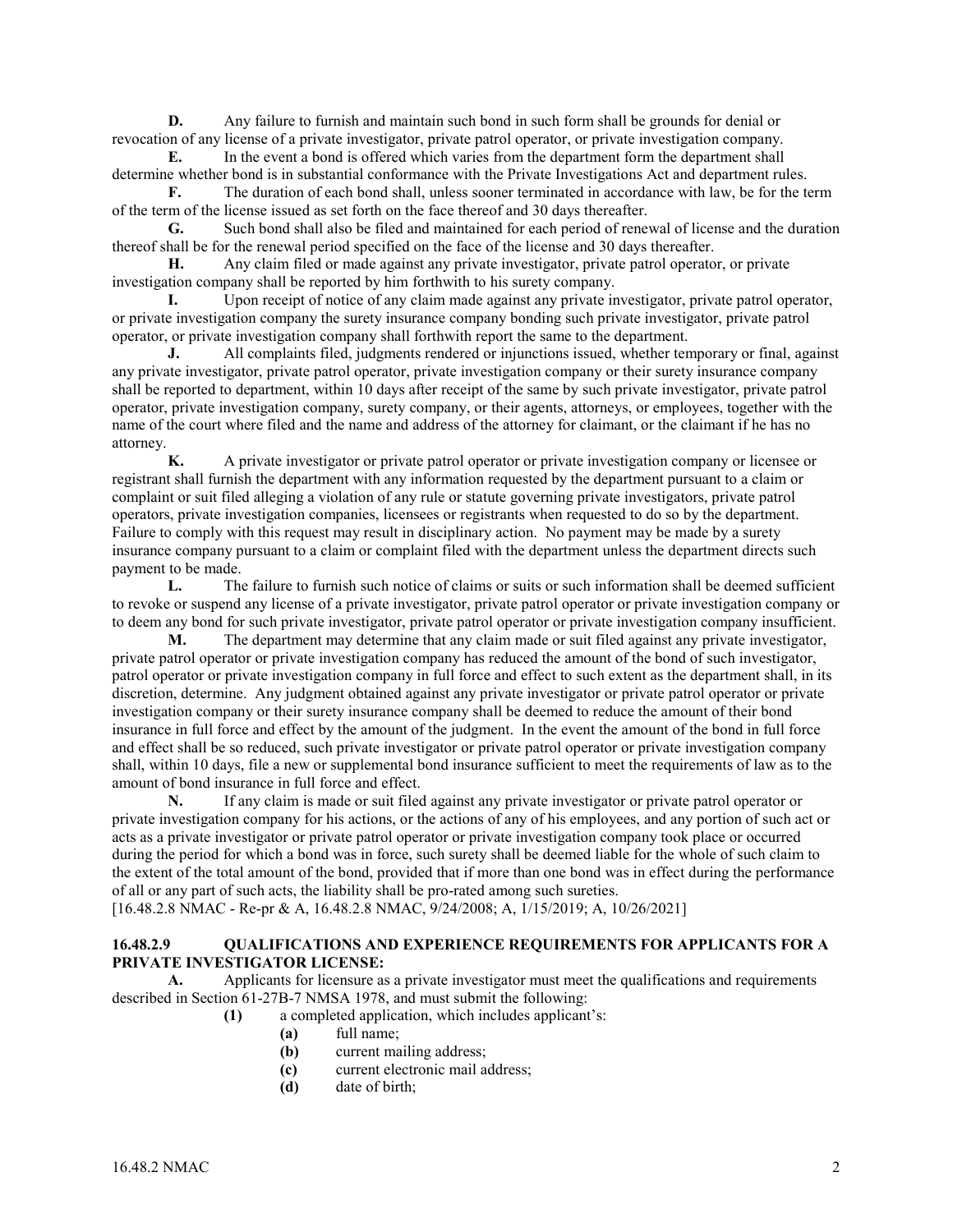photograph;

- **(e)** two 2X2 inch recent photographs or an upload of a recent electronic headshot
- **(f)** Certificate in Support of Experience Qualification;
- **(g)** signed Release of Information;

**(h)** fingerprints for federal background investigation, see application for specific instructions on submitting fingerprints; and

**(i)** employment record for the most recent five years.

**(2)** proof of successfully passing a jurisprudence examination to be administered by the department;

(**3)** proof of experience that has been acquired within the five years preceding the filing of the application with the department which shall consist of not less than 6,000 hours of actual work performed in:

**(a)** investigation for the purpose of obtaining information with reference to a crime or wrongs done or threatened against the United States;

- **(b)** investigation of persons;
- **(c)** the location, disposition or recovery of lost or stolen property;

**(d)** the cause or responsibility for fire, losses, motor vehicle or other accidents or damage or injury to persons or property; or

**(e)** securing evidence to be used before a court, administrative tribunal, board or investigating committee or for a law enforcement officer;

- (**4)** non-refundable license fee as set forth in Part 5; and
- (**5)** criminal history background check as set forth in Subsection C of 16.48.2.9 NMAC.

**B.** Years of qualifying experience and the precise nature of that experience shall be substantiated by written certification from employers on a form provided by the department and shall be subject to independent verification by the department as it deems warranted. In the event of inability of applicants to supply such written certifications from employers in whole or in part, applicants may offer other written certifications from others than employers covering the same subject matter for consideration by the department. The burden of proving necessary experience is on the applicant.

**C.** Pursuant to Section 61-27B-34 of the act, NMSA 1978, all applicants for initial issuance of a private investigator license in New Mexico shall be required to be fingerprinted to establish positive identification for a federal criminal history background check pursuant to the instructions within the application provided by the department.

**D.** If applicant elects to be firearm certified, proof of successfully completing mandatory firearms training required by 16.48.4.8 NMAC and completing a psychological evaluation pursuant to Subsection C of 16.48.2.19 NMAC.

[16.48.2.9 NMAC - Re-pr & A, 16.48.2.9 NMAC, 9/24/2008; A, 5/1/2010; A, 1/15/2019; A, 10/26/2021]

#### **16.48.2.10 QUALIFICATIONS AND EXPERIENCE REQUIREMENTS FOR APPLICANTS FOR A PRIVATE INVESTIGATION COMPANY LICENSE:**

**A.** An application for licensure as a private investigation company must be submitted by a person that provides the following:

**(1)** completed application which includes the person's:

- **(a)** full name;
- current electronic mail address;
- **(c)** date of birth;
- **(d)** full business name as sole proprietorship, partnership, limited liability company,

or corporation;

- **(e)** current business mailing address and physical business address;
- **(f)** signed Release of Information for each owner, officer, and director;
- **(g)** full name of each business owner, officer, director, partner, or member of the

business entity; and

- **(h)** completed and signed Attachment A for each owner, officer, and director.
- **(2)** Proof of compliance with 16.48.2.8 NMAC;

**(3)** proof of an owner or a licensed private investigations manager who is licensed as a private investigator and who certifies that they will manage the daily operations of the private investigation company;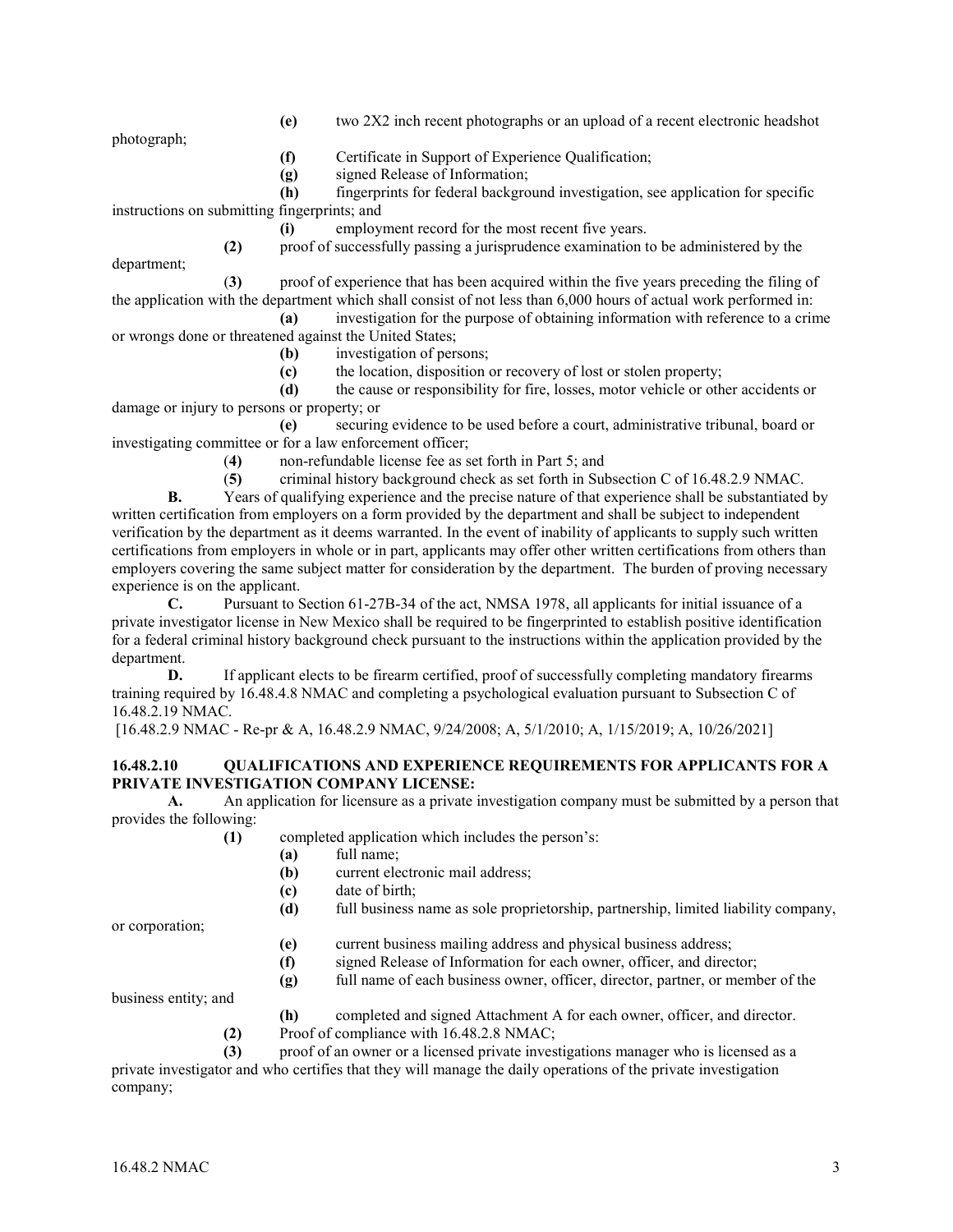**(4)** proof of a physical location in New Mexico where records are maintained and made available for department inspection;

**(5)** proof of a New Mexico registered agent if the applicant is a private investigation company located outside of New Mexico;

- **(6)** non-refundable license fee as set forth in Part 5;
- **(7)** criminal history background check as set forth in Subsection C of 16.48.2.10 NMAC; and
- **(8)** proof of New Mexico Residency for the private investigations manager.

**B.** The owner or the chief executive officer of a private investigation company that provides personal protection or bodyguard services shall provide proof of an active and current general liability certificate of insurance in the amount of no less than one million dollars.

**C.** Pursuant to Section 61-27B-34 of the act, all applicants, including all owners, officers, directors, partners, or members for initial issuance of a private investigation company license in New Mexico shall be required to be fingerprinted to establish positive identification for a federal criminal history background check. A legal business entity must submit a fingerprint packet for each owner, and officers or directors pursuant to the instructions within the application provided by the department.

[16.48.2.10 NMAC - Re-pr & A, 16.48.2.10 NMAC, 9/24/2008; A, 5/1/2010; A, 1/15/2019; A, 10/26/2021]

#### **16.48.2.11 QUALIFICATIONS AND EXPERIENCE REQUIREMENTS FOR APPLICANTS FOR A PRIVATE INVESTIGATION MANAGER LICENSE:** Applicants for licensure as a private investigations manager must submit the following:

- **A.** proof of a current license in good standing as a private investigator;
- **B.** proof of successfully passing a jurisprudence examination to be administered by the department;
- **C.** proof of employment with the private investigation company that the applicant is being licensed to

manage;

- **D.** a completed application which includes the applicant's:
	- **(1)** full name;
	- **(2)** current mailing address;
	- **(3)** current electronic mail address;
	- **(4)** employer business name, phone contact information, and physical address;
	- **(5)** employer company license number;
	- **(6)** two, 2X2 inch recent photographs or an upload of a recent electronic headshot

photograph;

- **(7)** signed Release of Information;
- **(8)** completed certificate of employment or contract, completed by the company owner; and
- **(9)** proof of New Mexico residency.
- **E.** non-refundable license fee as set forth in Part 5;<br>**F.** pursuant to Section 61-27B-34 of the act. NMSA

**F.** pursuant to Section 61-27B-34 of the act, NMSA 1978, all applicants for initial issuance of a private investigations manager license in New Mexico shall be required to be fingerprinted to establish positive identification for a federal criminal history background check pursuant to the instructions within the application provided by the department;

**G.** if applicant elects to be firearm certified, proof of successfully completing mandatory firearms training required by 16.48.4.8 NMAC and completing a psychological evaluation pursuant to Subsection C of 16.48.2.19 NMAC, or a letter stating they will not be carrying a firearm if they elect not to do so. [16.48.2.11 NMAC - Re-pr & A, 16.48.2.11 NMAC, 9/24/2008; A, 5/1/2010; A, 1/15/2019; A, 10/26/2021]

#### **16.48.2.12 QUALIFICATIONS AND EXPERIENCE REQUIREMENTS FOR APPLICANTS FOR A PRIVATE INVESTIGATIONS EMPLOYEE REGISTRATION:**

A. On or after July 1, 2007, every individual who seeks employment or is currently employed as a private investigations employee or who provides services on a contract basis to a private investigation company shall file an application for registration as a private investigations employee with the department.

- **B.** Applicants for registration as a private investigations employee must submit the following:
	- **(1)** completed application, which includes the applicant's:
		- **(a)** full name;
		- **(b)** current mailing address;
		- **(c)** current electronic mail address;
		- **(d)** date of birth;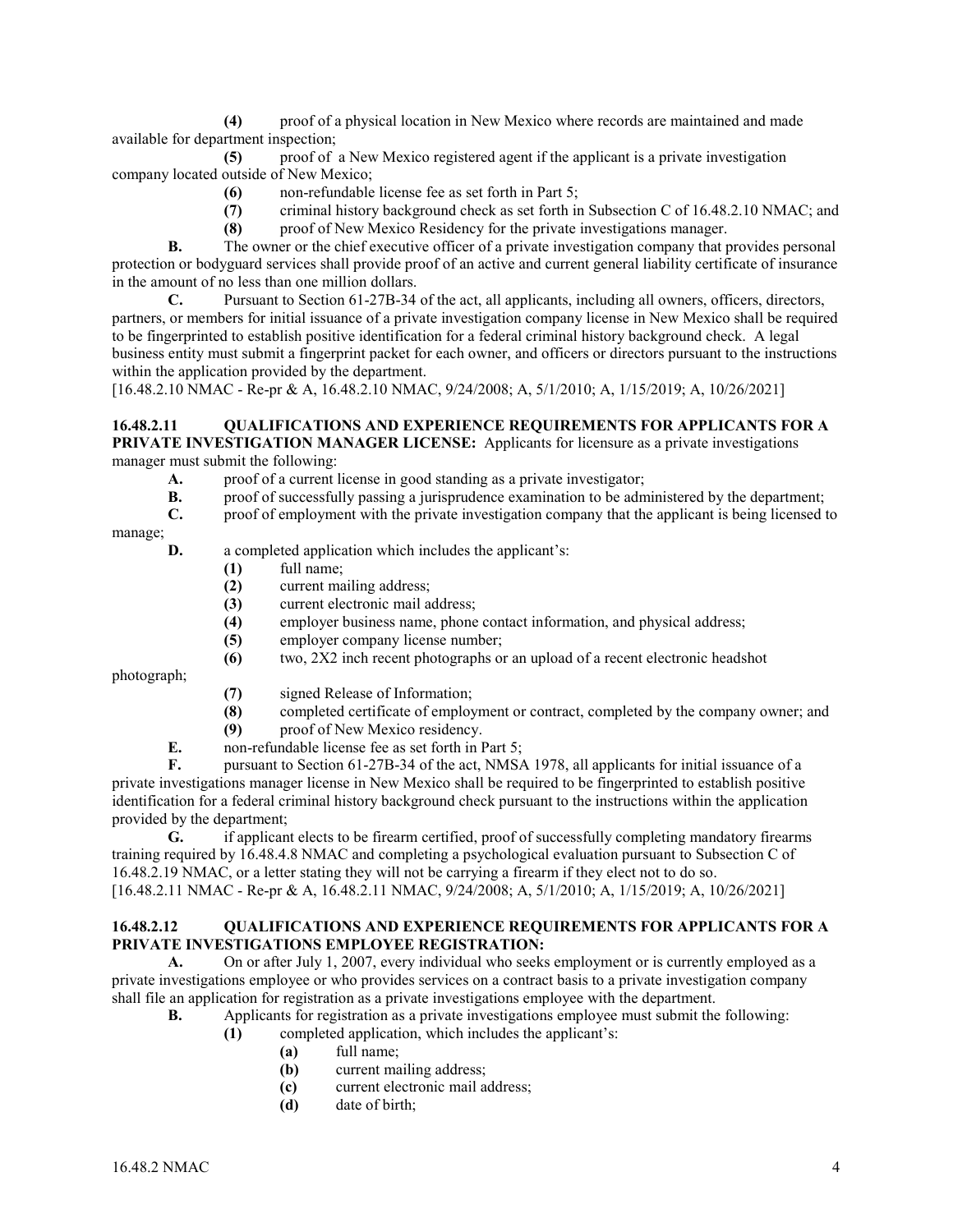- **(e)** employer business name, phone contact information, and physical address;
- **(f)** employer company license number;
- **(g)** two, 2X2 inch recent photographs or an upload of a recent electronic headshot

photograph; and

- **(h)** signed Release of Information
- **(2)** non-refundable registration fee as set forth in Part 5;
- **(3)** proof of successfully passing a jurisprudence examination to be administered by the

board;

**(4)** proof of employment or contract with a private investigation company to provide investigation services for, a private investigation company, under the direct control and supervision of a private investigator; and

**(5)** criminal history background check as set forth in Subsection C of 16.48.2.12 NMAC.

**C.** Pursuant to Section 61-27B-34 of the act, NMSA 1978, all applicants for initial issuance of a private investigations employee registration in New Mexico shall be required to be fingerprinted to establish positive identification for a state and federal criminal history background check pursuant to the instructions within the application provided by the department.

**D.** If applicant elects to be firearm certified, proof of successfully completing mandatory firearms training required by 16.48.4.8 NMAC and completing a psychological evaluation pursuant to Subsection C of 16.48.2.19 NMAC, or a letter stating they will not be carrying a firearm if they elect not to do so. [16.48.2.12 NMAC - Re-pr & A, 16.48.2.12 NMAC, 9/24/2008; A, 5/1/2010; A, 1/15/2019; A, 10/26/2021]

#### **16.48.2.13 QUALIFICATIONS AND EXPERIENCE REQUIREMENTS FOR APPLICANTS FOR A PRIVATE PATROL OPERATOR LICENSE:**

- **A.** Applicants for licensure as a private patrol operator must submit the following:
	- **(1)** completed application, which includes the applicant's:
		- **(a)** full name;
		- **(b)** mailing address:
		- **(c)** electronic mail address;
		- **(d)** date of birth;
		- **(e)** employment record for the most recent five years;
		- **(f)** signed release of information; and
		- **(g)** certificate in support of experience qualification to be completed by former or

present employer.

**(2)** proof of successfully passing a jurisprudence examination to be administered by the

department;

**(3)** proof of experience of actual work performed as a security guard consisting of not less than 4,000 hours of actual work performed as a guard, watchman, or patrolman or an equivalent position, one year of which shall have been in a supervisory capacity; the experience shall have been acquired within five years preceding the filing of the application with the department; years of qualifying experience and the precise nature of that experience shall be substantiated by written certification from the applicant's employers and shall be subject to independent verification by the department as it determines is warranted; the burden of proving necessary experience is on the applicant;<br>(4) non

- **(4)** non-refundable application fee as set forth in Part 5; and
- **(5)** criminal history background check as set forth in Subsection C of 16.48.2.13 NMAC.

**B.** Pursuant to Section 61-27B-34 of the act, NMSA 1978, all applicants for initial issuance of a private patrol operator license in New Mexico shall be required to be fingerprinted to establish positive identification for a federal criminal history background check pursuant to the instruction within the application provided by the department.

**C.** If applicant elects to be firearm certified, proof of successfully completing mandatory firearms training required by 16.48.4.8 NMAC and completing a psychological evaluation pursuant to Subsection C of 16.48.2.19 NMAC, or a letter stating they will not be carrying a firearm if they elect not to do so. [16.48.2.13 NMAC - Re-pr & A, 16.48.2.13 NMAC, 9/24/2008; A, 5/1/2010; A, 1/15/2019; A, 10/26/2021]

## **16.48.2.14 QUALIFICATIONS AND EXPERIENCE REQUIREMENTS FOR APPLICANTS FOR A PRIVATE PATROL COMPANY LICENSE:**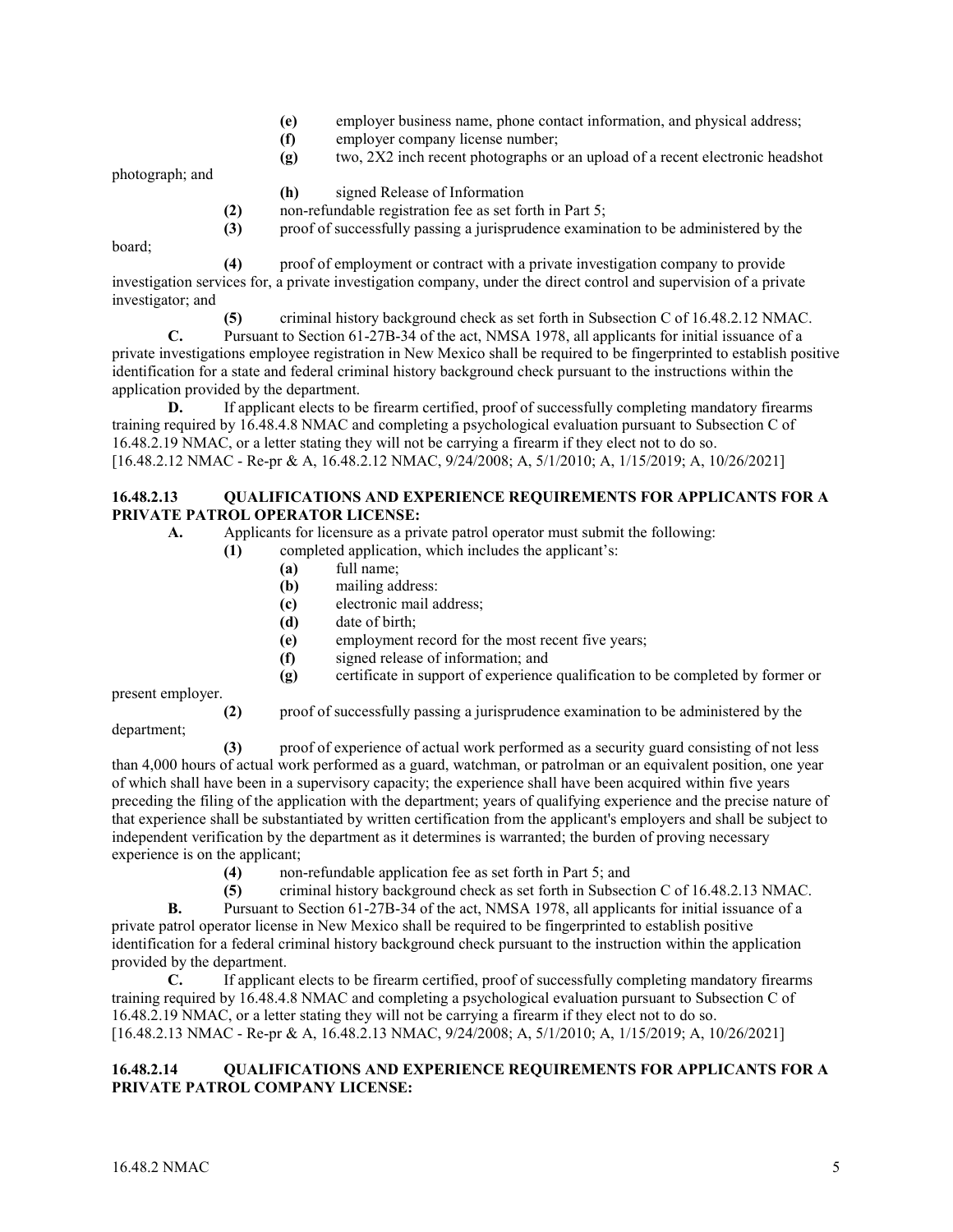**A.** An application for licensure as a private patrol company must be submitted by an individual that provides the following:

- **(1)** completed application which includes the person's:
	- **(a)** full name;
	- **(b)** current electronic mail address;
	- **(c)** date of birth;
	- **(d)** full business name as sole proprietorship, partnership, limited liability company,

or corporation;

- **(e)** current business mailing address and physical business address;
- **(f)** signed release of information for each owner, officer, and director;
- **(g)** full name of each business owner, officer, director, partner, or member of the

business entity;

- **(h)** completed and signed Attachment A for each owner, officer, and director;
- **(i)** uniform description and photographs of uniforms; and
- **(j)** proof of New Mexico residency for the private patrol operations manager.

**(2)** proof of an owner licensed as a private patrol operator or registered as a level three security guard or proof of an individual licensed as a private patrol operations manager who certifies they will manage the daily operations of the private patrol company;

**(3)** proof of a physical location in New Mexico where records are maintained and made available for department inspection;

**(4)** proof of a New Mexico registered agent if the applicant is a private patrol company located outside of New Mexico; and

**(5)** criminal history background check as set forth in Subsection C of 16.48.2.14 NMAC.

**B.** Proof of compliance with 16.48.2.8 NMAC.<br>C. Pursuant to Section 61-27B-34 of the act. NM

**C.** Pursuant to Section 61-27B-34 of the act, NMSA 1978, all applicants for initial issuance of a private patrol company license in New Mexico shall be required to be fingerprinted to establish positive identification for a federal criminal history background check. A legal business entity must submit a fingerprint packet for each owner, and officers or directors pursuant to the instructions within the application provided by the department.

[16.48.2.14 NMAC - Re-pr & A, 16.48.2.14 NMAC, 9/24/2008; A, 5/1/2010; A, 1/15/2019; A, 10/26/2021]

## **16.48.2.15 QUALIFICATIONS AND EXPERIENCE REQUIREMENTS FOR APPLICANTS FOR A PRIVATE PATROL OPERATIONS MANAGER LICENSE:** Applicants for licensure as a private patrol

operations manager must submit the following:

**A.** proof of a current license in good standing as a private patrol operator or a registration as a level three security guard;

- **B.** proof of successfully passing a jurisprudence examination to be administrated by the department;
	- **C.** proof of employment with the private patrol company that the applicant is being licensed to

manage;

**D.** completed application which includes the following:

- **(1)** full name;
- **(2)** date of birth;
- **(3)** mailing address;
- **(4)** electronic mail address;
- **(5)** two, 2X2 inch recent photographs or an upload of a recent electronic headshot

photograph;

- **(6)** private patrol company business name and physical address;
- (7) private patrol company license number;<br>(8) certificate of employment signed by the
- **(8)** certificate of employment signed by the employer;
- **(9)** signed release of information; and
- **(10)** proof of New Mexico residency.
- **E.** non-refundable application fee as set forth in Part 5; and

**F.** pursuant to Section 61-27B-34 of the act, NMSA 1978, all applicants for initial issuance of a private patrol operations manager license in New Mexico shall be required to be fingerprinted to establish positive identification for a federal criminal history background check pursuant to the instructions within the application provided by the department.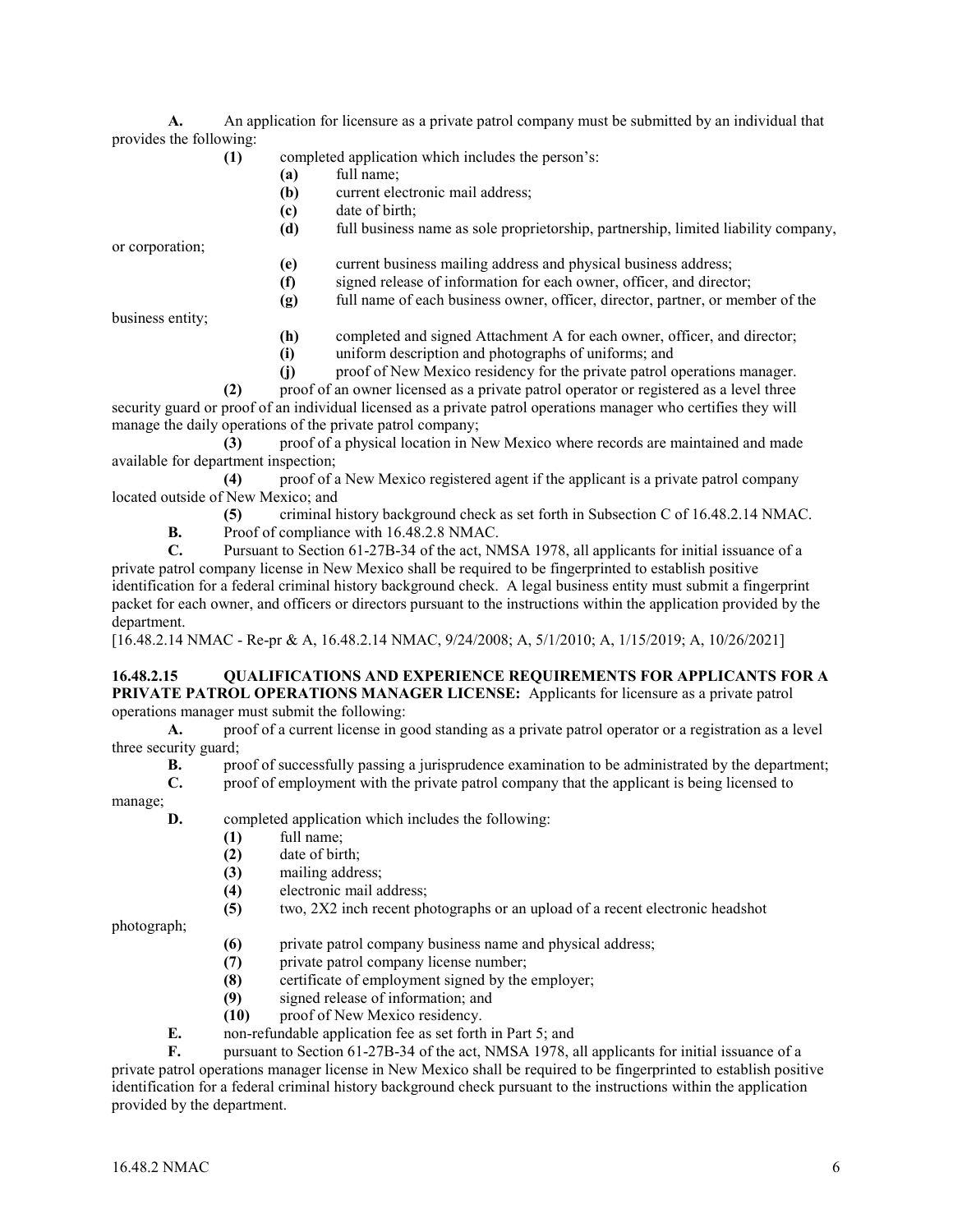#### **16.48.2.16 QUALIFICATIONS AND EXPERIENCE REQUIREMENTS FOR APPLICANTS FOR A POLYGRAPH EXAMINER LICENSE:**

| A.          | Applicants for licensure as a polygraph examiner must submit the following: |                                                                  |                                                                               |  |
|-------------|-----------------------------------------------------------------------------|------------------------------------------------------------------|-------------------------------------------------------------------------------|--|
|             | (1)                                                                         | completed application which includes the following, applicant's: |                                                                               |  |
|             |                                                                             | (a)                                                              | full name;                                                                    |  |
|             |                                                                             | (b)                                                              | date of birth;                                                                |  |
|             |                                                                             | (c)                                                              | mailing address;                                                              |  |
|             |                                                                             | (d)                                                              | electronic mail address;                                                      |  |
|             |                                                                             | (e)                                                              | two, 2X2 inch recent photographs or an upload of a recent electronic headshot |  |
| photograph; |                                                                             |                                                                  |                                                                               |  |
|             |                                                                             |                                                                  |                                                                               |  |

**(f)** list of states in which you are or have been licensed in another jurisdiction;

**(g)** signed release of information; and

**(h)** proof of successfully passing a jurisprudence exam administered by the

department.

**(2)** proof of graduation from an accredited polygraph examiners course approved by the

- department;
	- **(3)** proof of:

**(a)** completing a probationary operational competency period and passing an examination of ability approved by the department to practice polygraphy; or

**(b)** holding, for a minimum of two years immediately preceding the date of application, a current active license to practice polygraphy in another jurisdiction whose standards are equal to or greater than those in New Mexico; the applicant must have no pending disciplinary actions and no formal disciplinary actions issued against the license in the last five years;

**(4)** non-refundable application fee as set forth in Part 5; and

**(5)** criminal history background check as set forth in Subsection C of 16.48.2.16 NMAC.

**B.** Pursuant to Section 61-27B-34 of the act, NMSA 1978, all applicants for initial issuance of a polygraph examiner license in New Mexico shall be required to be fingerprinted to establish positive identification for a federal criminal history background check pursuant to the instructions within the application provided by the department.

**C.** Probationary operational competency period.

**(1)** During the probationary period, consisting of six months, the polygraph examinations administered by the provisional licensee shall be reviewed for operational competency by a licensed polygraph examiner appointed by the superintendent to serve as a sponsor for the provisional licensee. During the probationary period, the provisional licensee must conduct a minimum of 30 polygraph examinations, a minimum of five of which must be examinations, two of the "specific" examinations, and three of the "screening type" examinations must be performed in the presence of his or her sponsor, or recorded in their entirety for review by the sponsor or the superintendent. In the case of an applicant who conducts only "specific" examinations, a minimum of five "specific" examinations must be conducted in the presence of his or her sponsor, or recorded in their entirety for review by the sponsor appointed by the superintendent.

**(2)** The sponsor appointed shall submit a progress report regarding the progress of the provisional licensee every 60 days on forms provided by the department.

**(3)** If an unsatisfactory report is submitted, the sponsor or the superintendent shall review the polygraph examinations administered by the provisional licensee for operational competency. Upon such review, the superintendent at his or her discretion may revoke the provisional license or take such action as it deems necessary to assure operational competency. Any revocations under this subsection shall be subject to the Uniform Licensing Act, Section 61-1-1 et. seq., NMSA 1978.

**(4)** Under successful completion of a written examination, a provisional license may be issued.

**(5)** The superintendent may at any time review the polygraph examinations administered by the provisional licensee for operational competency for any reason.

[16.48.2.16 NMAC - Re-pr & A, 16.48.2.16 NMAC, 9/24/2008; A, 08/30/09; A, 5/1/2010; A, 1/15/2019; A, 10/26/2021]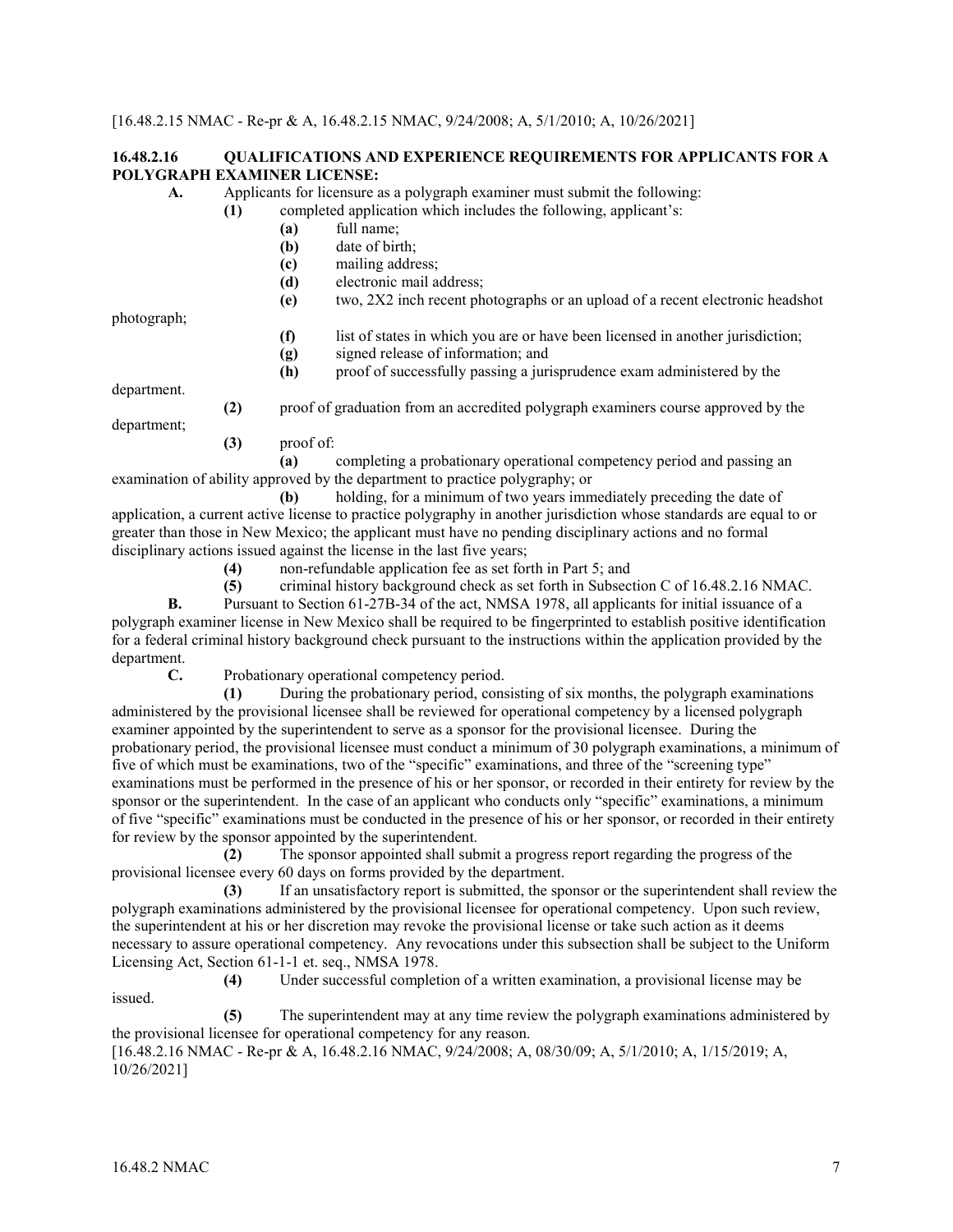## **16.48.2.17 LEVEL ONE SECURITY GUARD APPLICANT QUALIFICATIONS AND EXPERIENCE REQUIREMENTS:**

**A.** Every individual seeking employment or employed as a level one security guard shall file an application for registration with the department.

**B.** Applicants for registration as a level one security guard shall submit the following:

- **(1)** a completed application that includes the applicant's:
	- **(a)** full name;
	- **(b)** date of birth;
	- **(c)** mailing address;
	- **(d)** electronic mail address;
	- **(e)** two, 2X2 inch recent photographs or an upload of a recent electronic headshot

photograph;

- **(f)** signed release of information; and
- **(g)** proof of successfully passing a jurisprudence exam administered by the

department.

**(2)** non-refundable registration fee as defined in 16.48.5 NMAC;

**(3)** proof of completing a department approved training program as defined in Subsection D of 16.48.2.17 NMAC prior to being placed on a guard post for the first time as a level one security guard; that training may be provided by:

**(a)** a public educational institution in New Mexico or an educational institution licensed by the higher education department pursuant to the Post-Secondary Educational Institution Act (21-23-1 NMSA 1978);

**(b)** an in-house training program provided by a licensed private patrol company using a curriculum provided by the department and taught by an instructor who has been approved by the superintendent; or

**(c)** any other department-approved educational institution using a curriculum approved by the department and taught by an instructor who has been approved by the superintendent.

**C. BACKGROUND CHECK:** Pursuant to Section 61-27B-34 of the act, NMSA 1978, all applicants for initial issuance of a level one security guard registration in New Mexico shall be required to be fingerprinted to establish positive identification for a federal criminal history background check pursuant to the instructions within the application provided by the department.

**D. TRAINING REQUIREMENTS:** An eight hour curriculum is the minimum training required and must be completed within twelve months prior to application for security guard level one registration. The training shall be taught by a department approved instructor that has been approved by the superintendent. Training and examination shall be conducted pursuant to the curriculum provided by the department. Training shall be taught by an in-person instructor. Curriculum may be reviewed by the department at the direction of the superintendent. This rule adopts and hereby incorporates by reference the *Level One Training Curriculum* first edition 2020 approved by the advisory board on February 26, 2021, and with the same effective date of this rule. [16.48.2.17 NMAC - Re-pr & A, 16.48.2.17 NMAC, 9/24/2008; A, 5/1/2010; A, 1/15/2015; A, 1/15/2019; A, 10/26/2021]

#### **16.48.2.18 LEVEL TWO SECURITY GUARD APPLICANT QUALIFICATIONS AND EXPERIENCE REQUIREMENTS:**

**A.** Every individual seeking employment or employed as a level two security guard shall file an application for registration with the department. To carry a specific endorsement weapon, not including a firearm, will require successful completion of the specific weapon curriculum as defined in Subsection E of 16.48.2.18 NMAC.

- **B.** Applicants for registration as a level two security guard shall submit the following:
	- **(1)** completed application that includes the applicant's:
		- **(a)** full name;
		- **(b)** date of birth;
		- **(c)** mailing address;
		- **(d)** electronic mail address;
		- **(e)** two, 2X2 inch recent photographs or an upload of a recent electronic headshot

photograph; and

**(f)** signed release of information.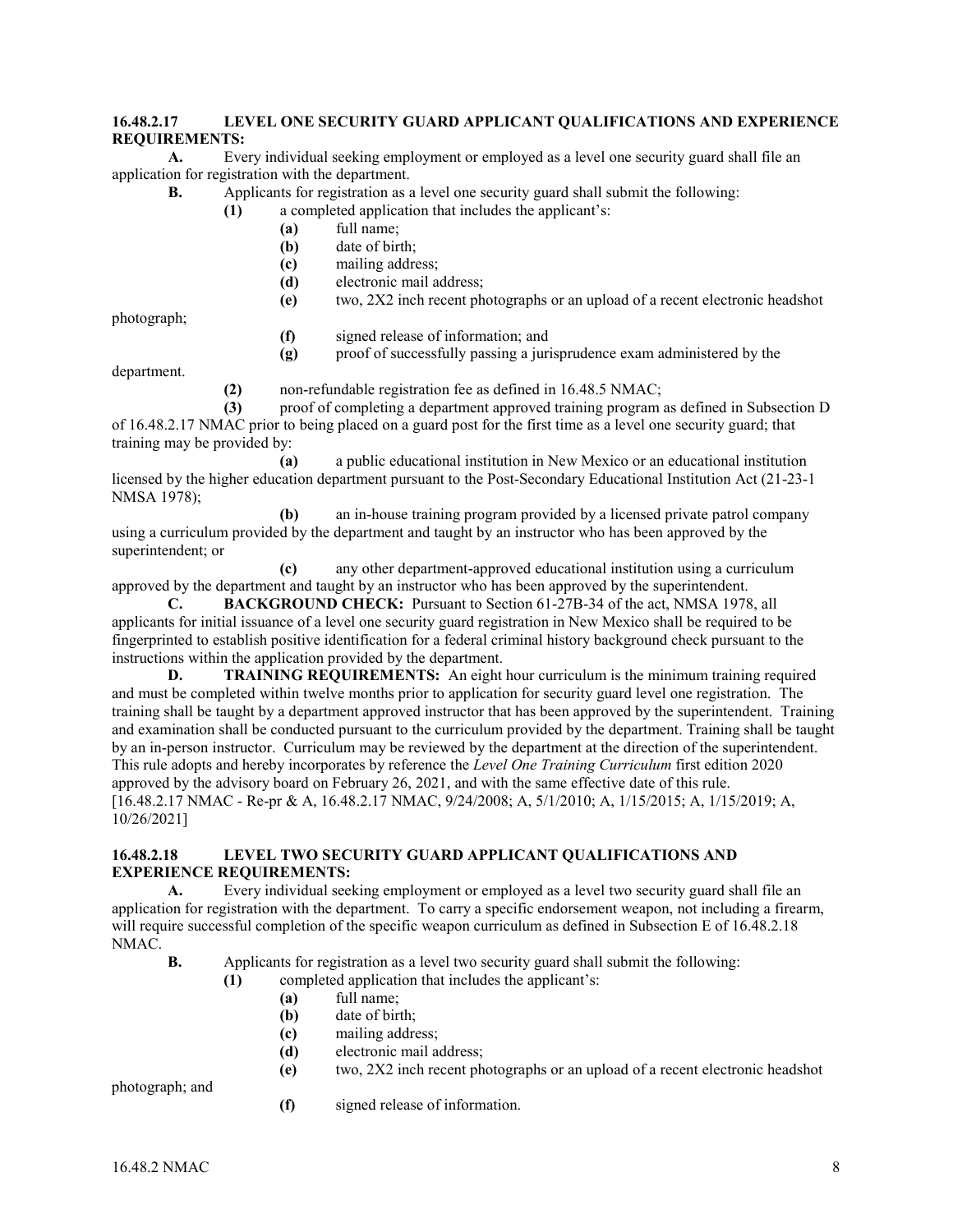**(2)** non-refundable registration fee as defined in 16.48.5 NMAC;

**(3)** proof of a current registration in good standing as a level one security guard or proof of completing department approved level one security guard training;

**(4)** achievement of a passing score of not less than ninety percent on the board approved jurisprudence examination, provided by the board, covering the Private Investigations Act and the rules;

**(5)** proof of completing a department approved weapon training program as defined in Subsection D of 16.48.2.18 NMAC for level two security guard training prior to being placed on a guard post for the first time as a level two security guard; that training may be provided by:

**(a)** a public educational institution in New Mexico or an educational institution licensed by the higher education department pursuant to the Post-Secondary Educational Institution Act 21-23-1 NMSA 1978;

**(b)** an in-house training program provided by a licensed private patrol company using a curriculum provided by the department and taught by an instructor who has been approved by the superintendent;

**(c)** the New Mexico law enforcement academy; or

**(d)** any other department-approved educational institution using a curriculum approved by the department and taught by an instructor who has been approved by the superintendent.

**C. BACKGROUND CHECK:** Pursuant to Section 61-27B-34 of the act, NMSA 1978, all applicants for initial issuance of a level two security guard registration in New Mexico shall be required to be fingerprinted to establish positive identification for a federal criminal history background check pursuant to the instructions within the application provided by the department.

**D. TRAINING REQUIREMENTS:** A 20 hour curriculum is the minimum training required and must be completed within twelve months prior to application for security guard level two registration. The training shall be taught by a department approved instructor that has been approved by the superintendent. Training and examination shall be conducted pursuant to the curriculum provided by the department. Training shall be taught by an in-person instructor. Curriculum may be reviewed by the department at the direction of the superintendent. This rule adopts and hereby incorporates by reference the *Level Two Training Curriculum* first edition 2020 approved by the advisory board on February 26, 2021, and with the same effective date of this rule.

**E. ADDITIONAL ENDORSEMENTS:** An applicant for weapon endorsement must successfully complete training for the specific weapon endorsement. The following endorsement for level two applicants for electronic non-lethal device training shall be done in accordance with manufacturer requirements for any device carried or utilized by the registrant.

[16.48.2.18 NMAC - Re-pr & A, 16.48.2.18 NMAC, 9/24/2008; A, 5/1/2010; A, 1/15/2015; A, 1/15/2019; A, 10/26/2021]

#### **16.48.2.19 LEVEL THREE SECURITY GUARD APPLICANT QUALIFICATIONS AND EXPERIENCE REQUIREMENTS:**

**A.** Every individual seeking employment or employed as a level three security guard or level three armored vehicle security guard shall file an application for registration with the department.

**B.** Applicants for registration as a level three security guard shall submit the following:

- **(1)** completed application that includes the applicant's:
	- **(a)** full name;
	- date of birth:
	- **(c)** mailing address;
	- **(d)** electronic mail address;
	- **(e)** two, 2X2 inch recent photographs or an upload of a recent electronic headshot

photograph; and

- **(f)** signed Release of Information.
- **(2)** non-refundable registration fee as defined in 16.48.5 NMAC;

**(3)** copy of a current registration in good standing as a level two security guard or proof of completing department approved level one and level two security guard training;

**(4)** achievement of a passing score of not less than ninety percent on the board approved jurisprudence examination, provided by the board, covering the Private Investigations Act and the rules;

**(5)** proof of completing a department approved firearm training program as defined in Subsection C of 16.48.2.19 NMAC prior to being placed on a guard post for the first time as a level three security guard; that training must be provided by: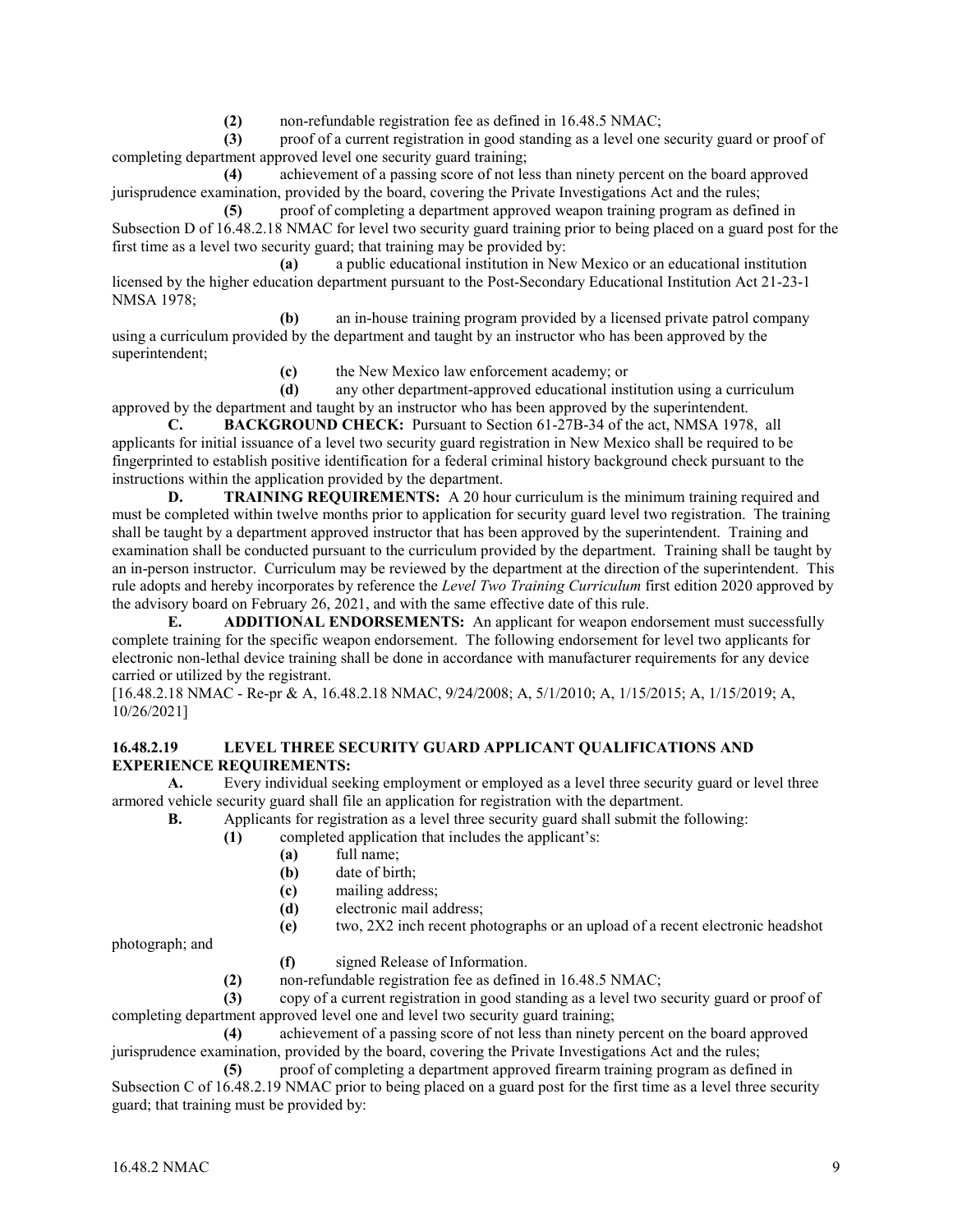**(a)** a public educational institution in New Mexico or an educational institution licensed by the higher education department pursuant to the Post-Secondary Educational Institution Act;

**(b)** an in-house training program provided by a licensed private patrol company using a curriculum provided by the department and taught by an instructor who has been approved by the superintendent;

**(c)** the New Mexico law enforcement academy; or

**(d)** any other department-approved educational institution using a curriculum approved by the department and taught by an instructor who has been approved by the superintendent;

**(9)** proof of being firearm certified by an instructor recognized and certified by the New Mexico law enforcement academy or the national rifle association (NRA) law enforcement activities division;

**(10)** proof of level two weapon endorsement or proof of completing department approved weapon training as defined in Subsection E of 16.48.2.18 NMAC; and

**(11)** successful completion of a psychological evaluation as prescribed by the department to determine suitability for carrying firearms.

#### **C. PSYCHOLOGICAL EVALUATION**

**(1) Requirements:** Prior to certification as a level three security guard in the state of New Mexico, upon initial licensure only, it shall be necessary for each applicant to be examined by a licensed psychologist regarding the individual's mental suitability to carry a firearm within the individual's scope of duty as a licensed level three security guard. Any psychologist licensed and in good standing in the state of New Mexico or other United States jurisdiction, is able to administer the exam.

**(a)** All psychological evaluations shall be on a form provided by the department and must state if the applicant is recommended or not recommended to carry a firearm. If an applicant is not recommended to carry a firearm, the psychologist shall specify the reason(s) the applicant is not recommended to carry a firearm.

**(b)** Evaluations cannot be more than one year old for certification purposes.

**(c)** The original evaluation form shall be signed and transmitted directly to the

department within thirty days by the psychologist that performed the psychological evaluation **(d)** The applicant knowingly providing false information or knowingly failing to disclose information shall be grounds for denial of licensure.

**(e)** Any examinee who fails the psychological evaluation shall not complete another psychological evaluation for at least ninety days from the date indicated on the original evaluation form signed and transmitted directly to the department by the psychologist that performed the psychological evaluation. If an examinee fails the evaluation, the department will make an electronic annotation in the candidate's file to ensure compliance with this rule.

**(2) Evaluation standards:** The psychological evaluation shall consist of at least one of the following psychological assessment to include the Minnesota multi-phasic inventory-2 restructured form, the Minnesota Multi-Phasic Inventory 2, or the Personality Assessment Inventory, as well as two additional measures of emotional functioning (Beck Depression Inventory-II, Beck Anxiety Inventory, PTSD Checklist-C).

**D. FIREARM TRAINING:** A minimum 16 hour curriculum, to include the laws pertaining to firearms and deadly physical force, is the minimum training required and must be completed within twelve months prior to application for security guard level three registration. The training shall be taught by a department approved instructor that has been approved by the superintendent. Training and examination shall be conducted pursuant to the curriculum provided by the department. Training shall be taught by an in-person instructor. Curriculum may be reviewed by the department at the direction of the superintendent. This rule adopts and hereby incorporates by reference the *Level Three Training Curriculum* first edition 2020 approved by the advisory board on February 26, 2021, and with the same effective date of this rule.

**E. BACKGROUND CHECK:** Pursuant to Section 61-27B-34 of the act, NMSA 1978, all applicants for initial issuance of a level three security guard registration in New Mexico shall be required to be fingerprinted to establish positive identification for a federal criminal history background check pursuant to the instructions within the application provided by the department.

[16.48.2.19 NMAC - Re-pr & A, 16.48.2.19 NMAC, 9/24/2008; A, 11/28/2009; A, 5/1/2010; A, 1/15/2015; A, 1/15/2019; A, 10/26/2021]

**16.48.2.20 QUALIFICATIONS AND EXPERIENCE REQUIREMENTS FOR SECURITY GUARD INSTRUCTOR <b>[REGISTRATIONS**] **APPROVAL:** [On or after February 28, 2015, every] Every individual seeking to be an approved  $\overline{[training]}$  instructor  $\overline{[,]}$  shall complete an application for approval on a form provided by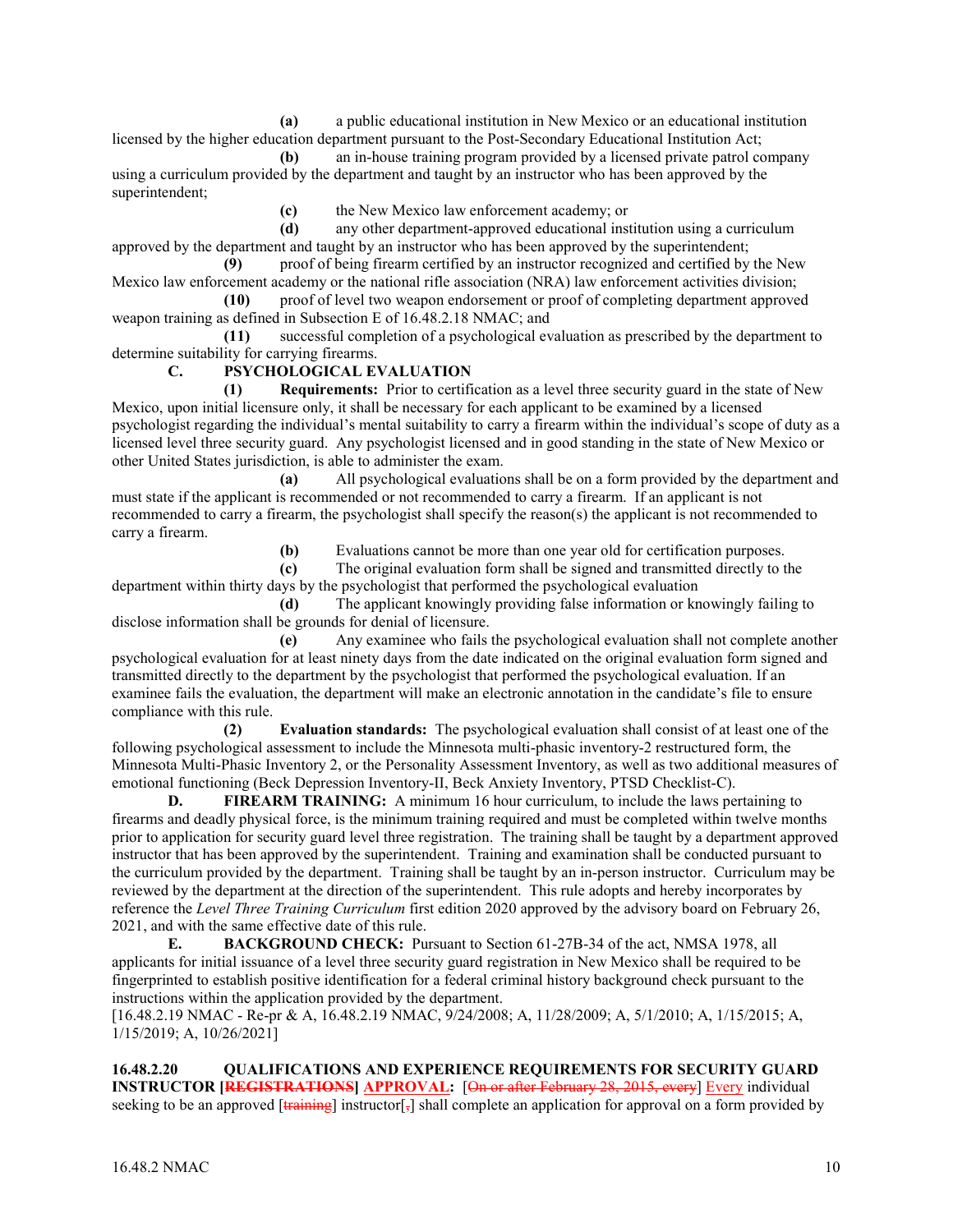the department. [The application shall include, but not be limited to, all of the following information:] The department shall review applications, approve instructors, and maintain a list of current instructor authorized to teach the department's approved curriculum.

**A.** Proof of professional certification and requirements specific to each level of instruction.

**(1)** Level One Instructor: [every individual seeking to be an approved training instructor for level one security guards,] an individual shall submit proof of instructor certification related to the Level One Training Curriculum, issued by a law enforcement academy (LEA), a recognized federal government entity, United States military branch, or the federal law enforcement training center (FLETC). [the current] The certification submitted must [take place] have been issued within four years preceding the [instructor approval request; or] date the application is submitted;

**(2)** Level Two Instructor: [every] an individual [seeking to be a level two security guard instructor, offering training in chemical agents, defensive impact tools, restraint and control devices or electronic non-lethal devices,] must submit proof of approval as a level one instructor [the application shall provide proof of level one instructor requirements] and, shall submit proof of [the] specific weapon instructor certification related to the Level Two Training Curriculum, issued by the weapon manufacturer. [the current] The certification must [take place] have been issued within four years preceding the [instructor approval request; or] date the application is submitted;

**(3)** Level Three Instructor: [every individual seeking to be a level three security guard instructor offering training in firearms and deadly physical force,] an individual shall submit proof of a firearms instructor certification issued by a law enforcement academy (LEA), a recognized federal government entity, United States military branch, [or] the federal law enforcement training center (FLETC), or the national rifle association law enforcement activities division. The [eurrent] certification must [take place] have been issued within four years preceding the [instructor approval request.] date the application is submitted.

**B.** Every four years from the approval date or as requested by the department, the instructors must resubmit [**current**] certification that takes place within four years preceding the renewal request in order to remain approved.

**C.** Anyone approved as an instructor must complete a minimum of four hours of continuing education specific to instructor development and case law specific to security [during the renewal period] every four years from the approval date. Continuing education may be provided by the department and subject to periodic review. Continuing education for instructors shall not count toward continuing education credit required for renewal of an individual licensure or certification pursuant to 16.48.6.8 NMAC.  $[16.48.2.20 \text{ NMAC - N}, 1/15/2019; \text{A}, 10/26/2021; \text{A}, ]/2022]$ 

## **16.48.2.21 [RESERVED]**

[16.48.2.21 NMAC - Rn, 16.48.2.20 NMAC, 1/15/2019; Repealed, 10/26/2021]

**16.48.2.22 CESSATION OF LICENSE BUSINESS:** A registrant or licensee subject to the Private Investigations Act who ceases to do business as a registrant or licensee before the registration or license expiration date shall submit written notice of cancellation of his license to the department within 30 days of cessation of such business.

[16.48.2.22 NMAC - Rn, 16.48.2.21 NMAC, 1/15/2019]

#### **16.48.2.23 [RESERVED]**

[16.48.2.23 NMAC - Rn, 16.48.2.22 NMAC, 1/15/2019; Repealed, 10/26/2021]

#### **16.48.2.24 [RESERVED]**

[16.48.2.24 NMAC - Rn, 16.48.2.23 NMAC, 1/15/2019]

#### **16.48.2.25 RECIPROCITY:**

**A.** An investigator licensed in another state may conduct business in New Mexico only under the circumstances indicated below:

**(1)** the investigation must be initiated in the investigator's home state;

**(2)** the investigator may spend no more than 30 days per case while conducting an investigation in another state;

**(3)** the investigator is prohibited from soliciting business while in another state and from establishing a business or setting up residence while conducting an investigation in that state.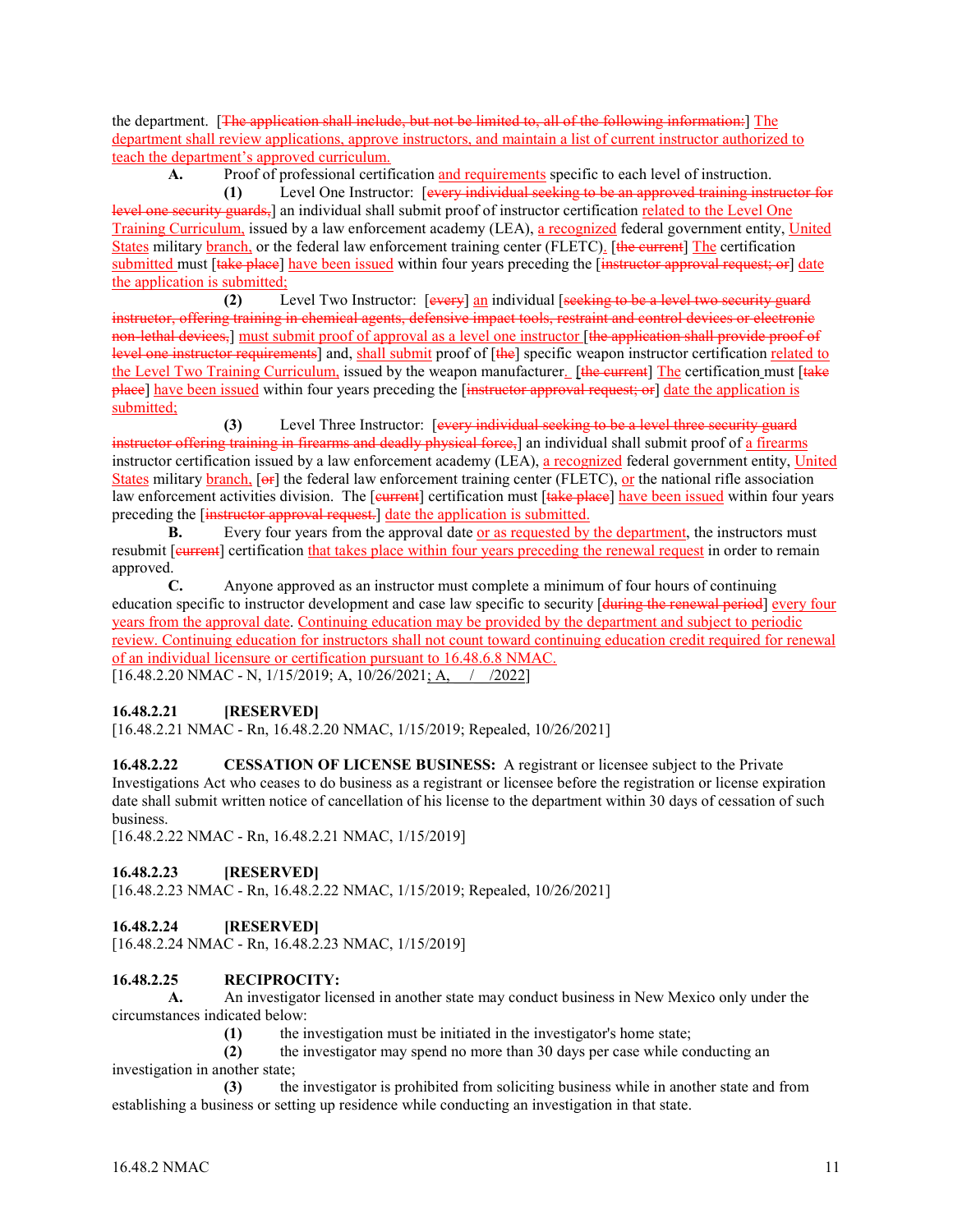**B.** An applicant for licensure or registration by reciprocity may not engage in the practice of private investigations, private patrol operator, polygraph examiners or security guard in New Mexico until approval for licensure by reciprocity has been given and the department has issued an initial license.

**C.** Acceptance of a reciprocity applicant for licensure or registration is subject to department approval. All applicants for licensure or registration by reciprocity shall:

[**(1)** be of good moral character;]

**([2]1)** be duly and currently licensed or registered in at least one other state;

**([3]2)** have no history of disciplinary action within the last five years against any professional license or registration;

**([4]3)** provide proof of having met education and experience requirements in the state of licensure similar to or better than those required in New Mexico. [16.48.2.25 NMAC - Rn, 16.48.2.24, 1/15/2019; A, \_\_/\_\_/2022]

# **16.48.2.26 INCOMPLETE INITIAL APPLICATIONS**

**A.** Initial applications for any license or registration type will expire twelve months from the date the application is stamped "received" by the department.

**B.** The fingerprint background check required for initial application expires after ninety days from the date it is issued. If the applicant wants to continue with the application process, and the fingerprint background check has expired, the applicant will be required to submit a new fingerprint background check to continue the application process.

**C.** After the expiration of the twelve month period, applicant will be required to submit a new initial application.

[16.48.2.26 NMAC – N, 10/26/2021]

## **16.48.2.27 TERM:** The term for initial licensure and registration shall be three years.

## **HISTORY OF 16.48.2 NMAC:**

#### **Pre-NMAC History:**

The material in this part was derived from that previously filed with the commission of public records - state records center and archives:

AG 68-1 (Rule No. IV), Private Patrol Operator Licenses, filed 4/3/1968.

AG 68-2 (Rule No. V), Private Investigator Licenses, filed 4/3/1968.

AG 69-2 (Rule No. VII), Private Investigators Licenses: Titles, filed 9/17/1969.

AG 70-2 (Rule No. VII), Private Investigators: Fictitious Names and Titles, filed 8/20/1970.

AG 69-3 (Rule No. VIII), Private Investigator Licenses: Interview of Applicant, filed 9/17/1969.

AG 70-3 (Rule No. VIII), Private Investigators: Interview of Applicant, filed 8/20/1970.

AG 70-5 (Rule No. X, Private Investigators: Alcohol Beverages, filed 8/20/1970.

AG 70-7 (Rule No. XII), Private Investigators: Deputy Sheriff Commissions, filed 11/19/1970.

AG 70-8 (Rule NO. XIII), Private Investigators: Cessation of Licensed Business, filed 11/19/1970.

NMLEA Rule #30, Bureau of Private Investigators: Rules and Regulations, filed 4/24/1981.

NMLEA B/PI Rule #1, Bureau of Private Investigators: Rules and Regulations, filed 11/4/1983.

NMLEA Rule #31, Bureau of Polygraphy: Rules and Regulations, filed 6/1/1981.

NMLEA Rule #31, Bureau of Polygraphy: Rules and Regulations, filed 5/27/1983.

NMPA Rule 92-3, Qualifications for Licensure, filed 8/17/1992.

NMPA Rule 92-6, Unauthorized Practice, filed 8/17/1992.

#### **History of Repealed Material:**

NMLEA B/PI Rule #1, Bureau of Private Investigators: Rules and Regulations (filed 11/4/1983); NMPA Rule 92-3, Qualifications for Licensure (filed 8/17/1992); and NMPA Rule 92-6, Unauthorized Practice (filed 8/17/1992) all repealed 03/07/08.

This rule expired on July 5, 2008 which was 120 days after its emergency filing on March 7, 2008. The Uniform Licensing Act (Subsection A of Section 61-1-30 NMSA 1978) stipulates that emergency rules cannot remain in effect for more than 120 days unless they are replaced by permanent rules.

#### **Other History:**